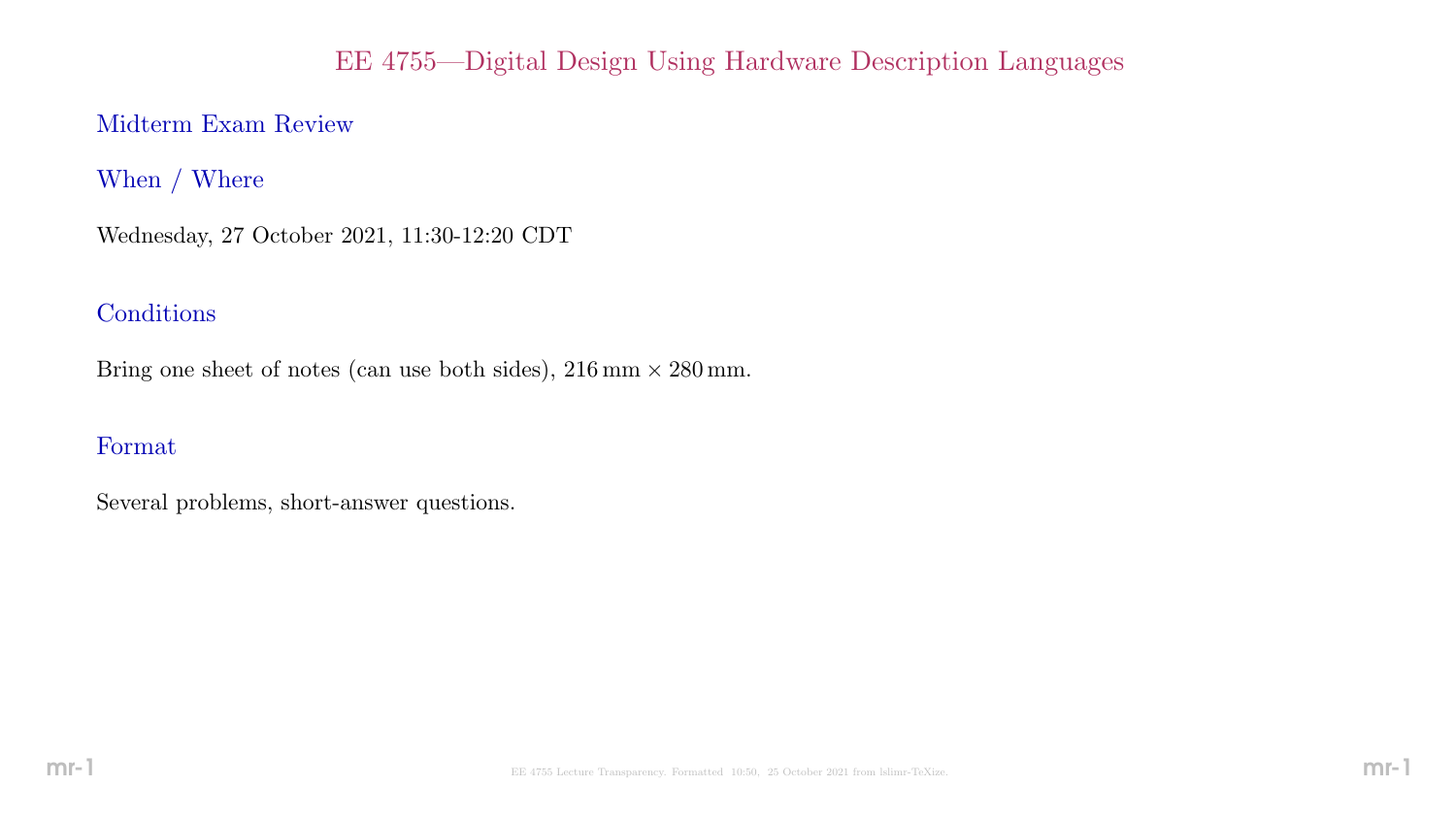#### Resources

Lecture slides and examples used in class: <https://www.ece.lsu.edu/koppel/v/ln.html>

References for Verilog and logic design.

Problem Collections: <https://www.ece.lsu.edu/koppel/v/guides.html>

Solved tests and homework:. <https://www.ece.lsu.edu/koppel/v/prev.html>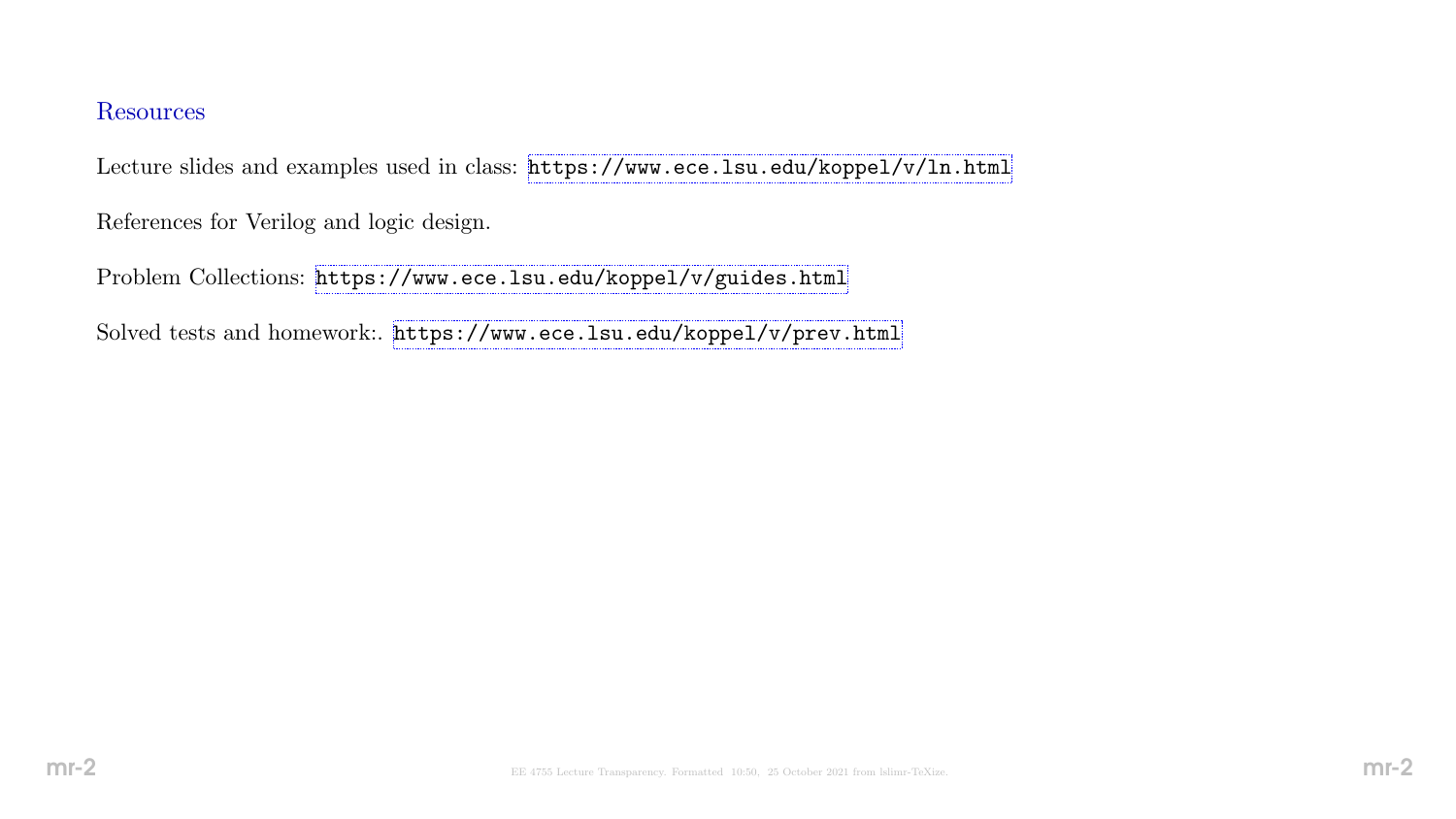# Topics for Exam

Everything before sequential logic.

Material in lecture slides and homework.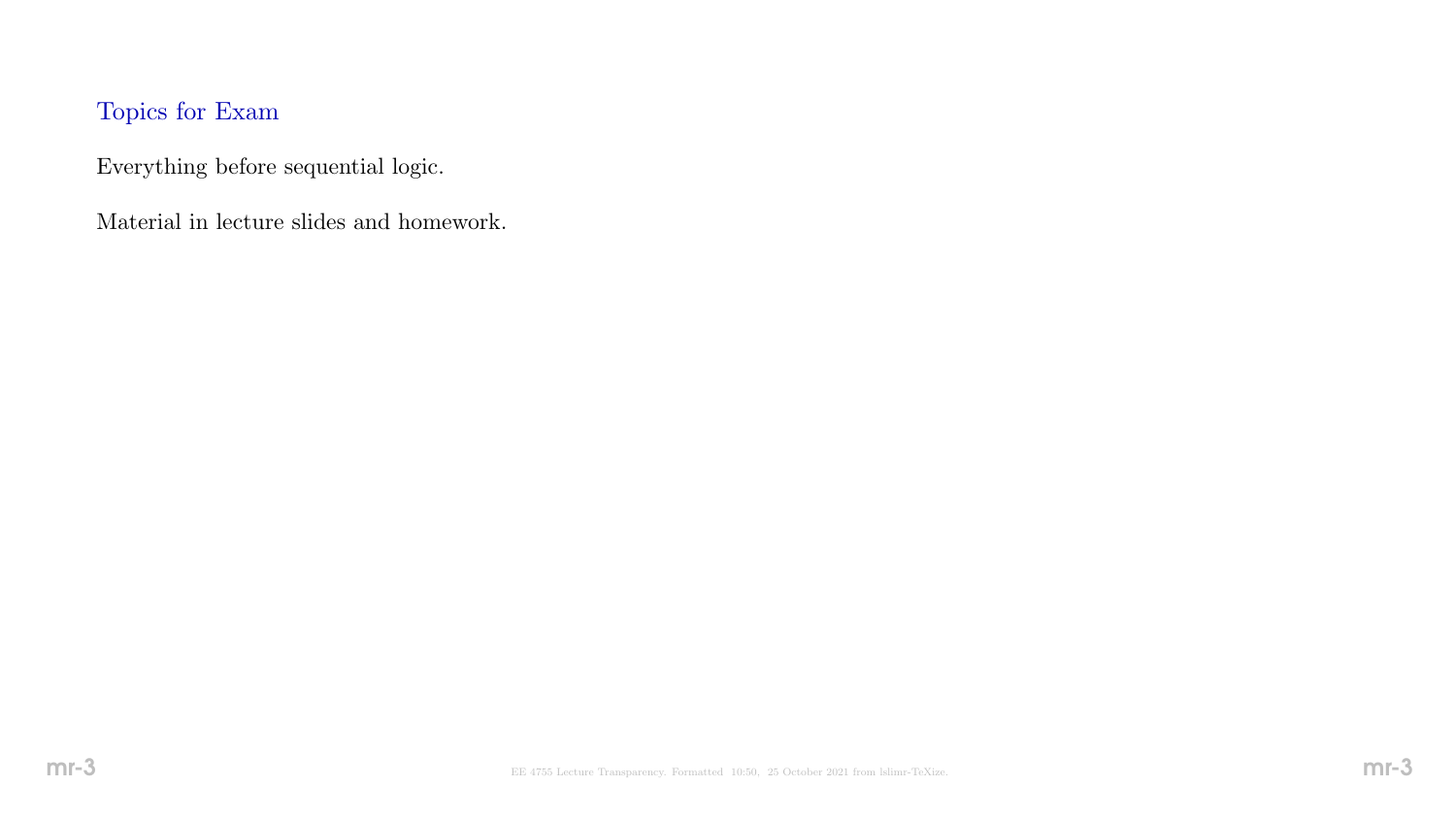#### Study Recommendations

Study this semester's homework assignments. Similar problems may appear on the exam.

Study previous semesters' homework.

Solve Old Problems—memorizing solutions is not the same as solving.

Following and understanding solutions is not the same as solving.

Use the solutions for brief hints and to check your own solutions.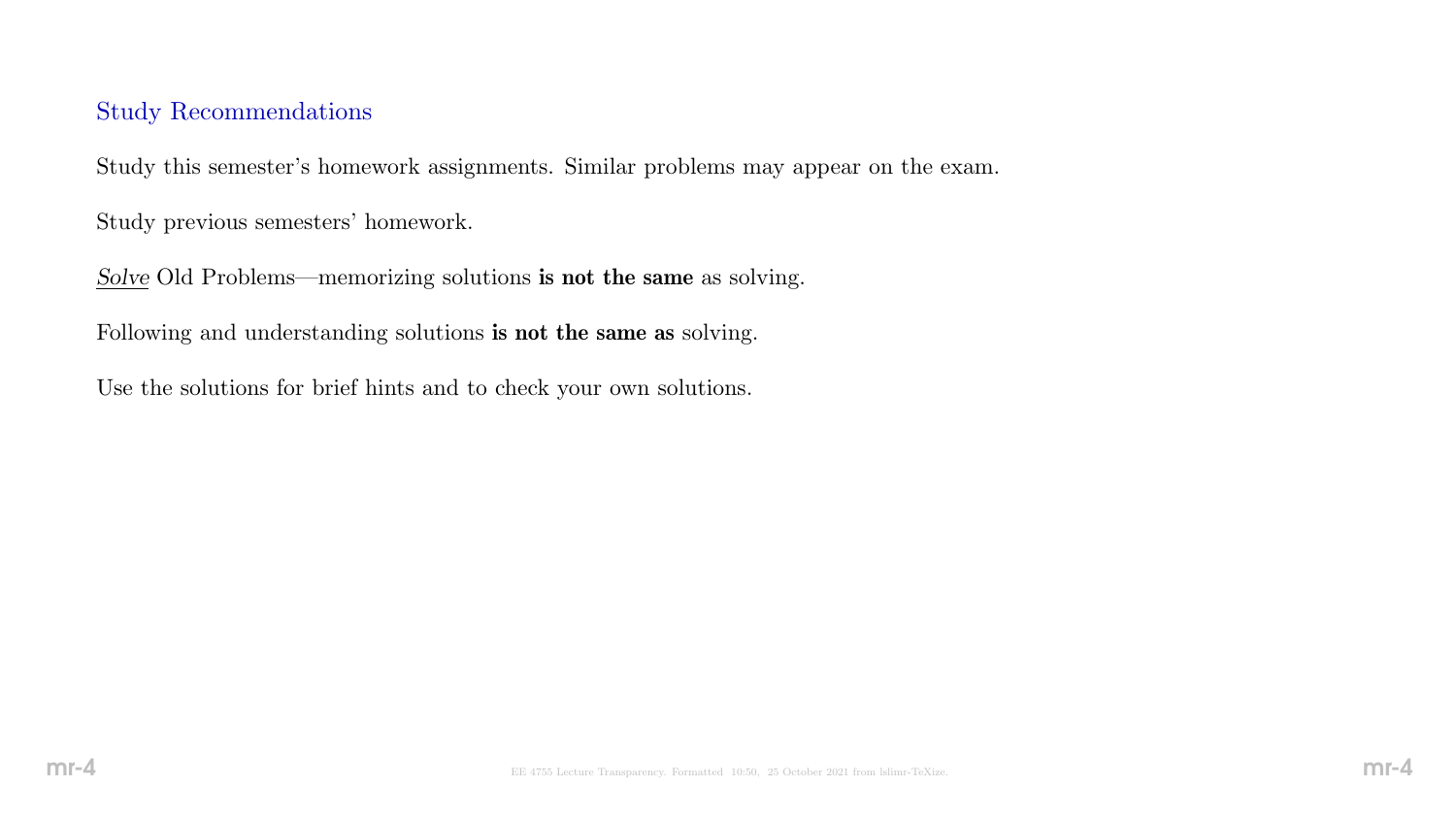#### Course Material Areas

### Verilog

The System Verilog language, including structural and behavioral code.

#### Synthesis

How hardware is inferred, mapped, and optimized from Verilog.

#### Digital Design

- The functioning of the circuits covered in class.
- How to design digital circuits.

#### Tools

Understand what simulation and synthesis tools do.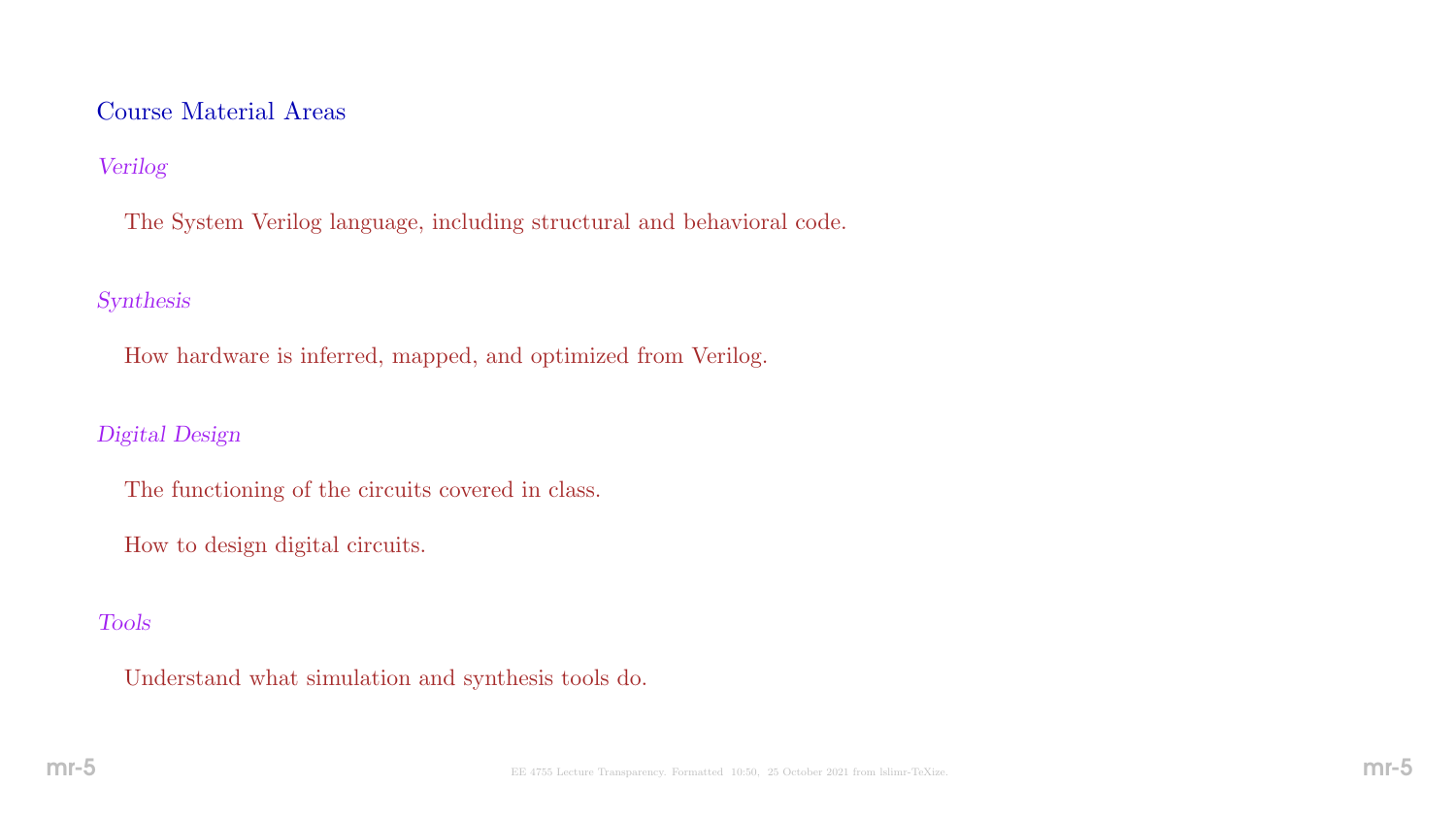# Verilog Topics

### **Objects**

See <https://www.ece.lsu.edu/v/2021/l020-types.v.html>.

Object Types: variable v net objects.

Key difference:...

. . . variables are assigned, nets are driven (connected to something).

Data Types

Four-State Integer Types

Two-State Integer Types

Floating-Point Types

String Type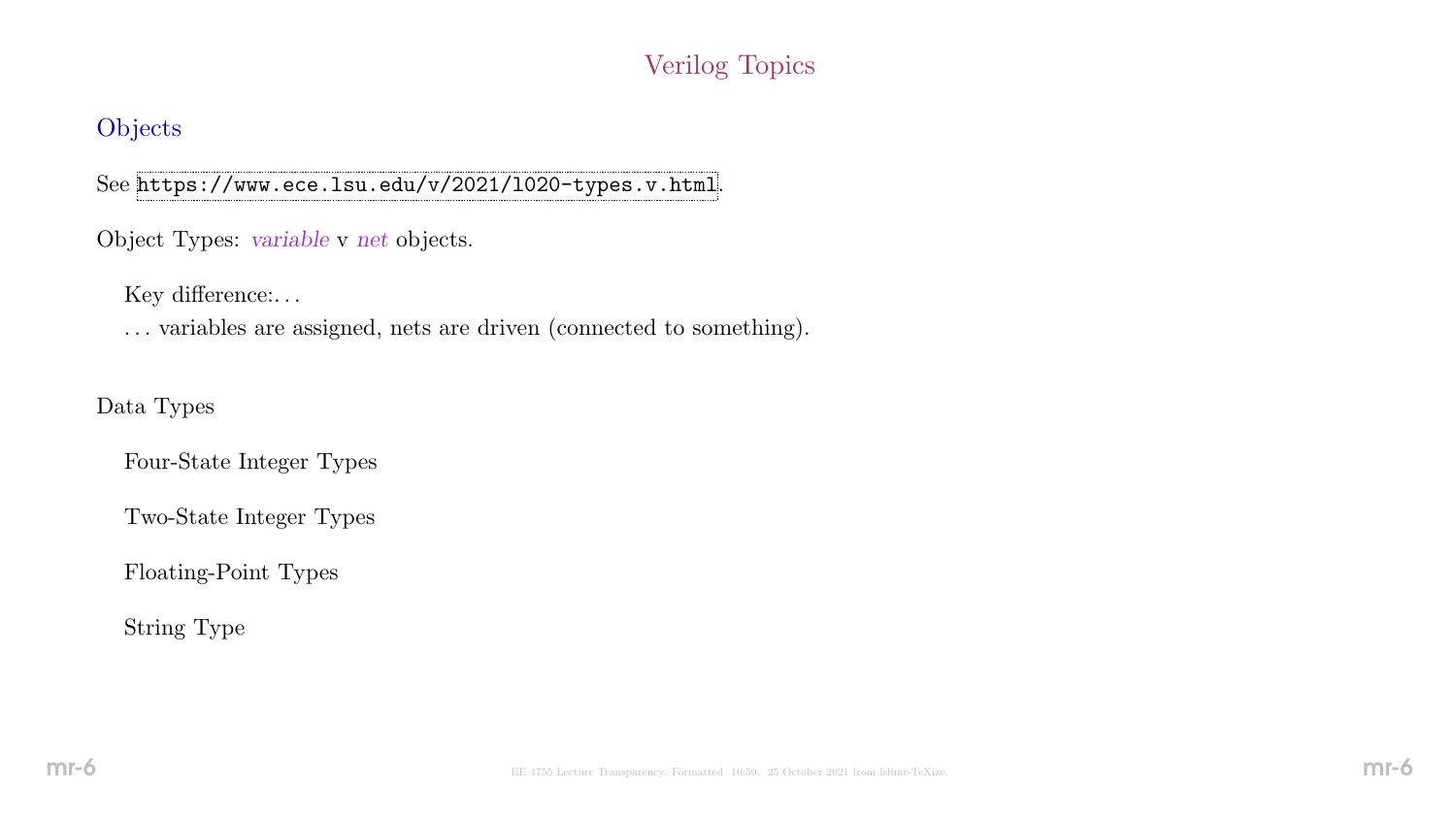### Integer Data Types

Four-State Integer Types: logic, integer, time.

Two-State Integer Types: int, bit, byte, shortint, longint.

Integer qualifiers: signed, unsigned.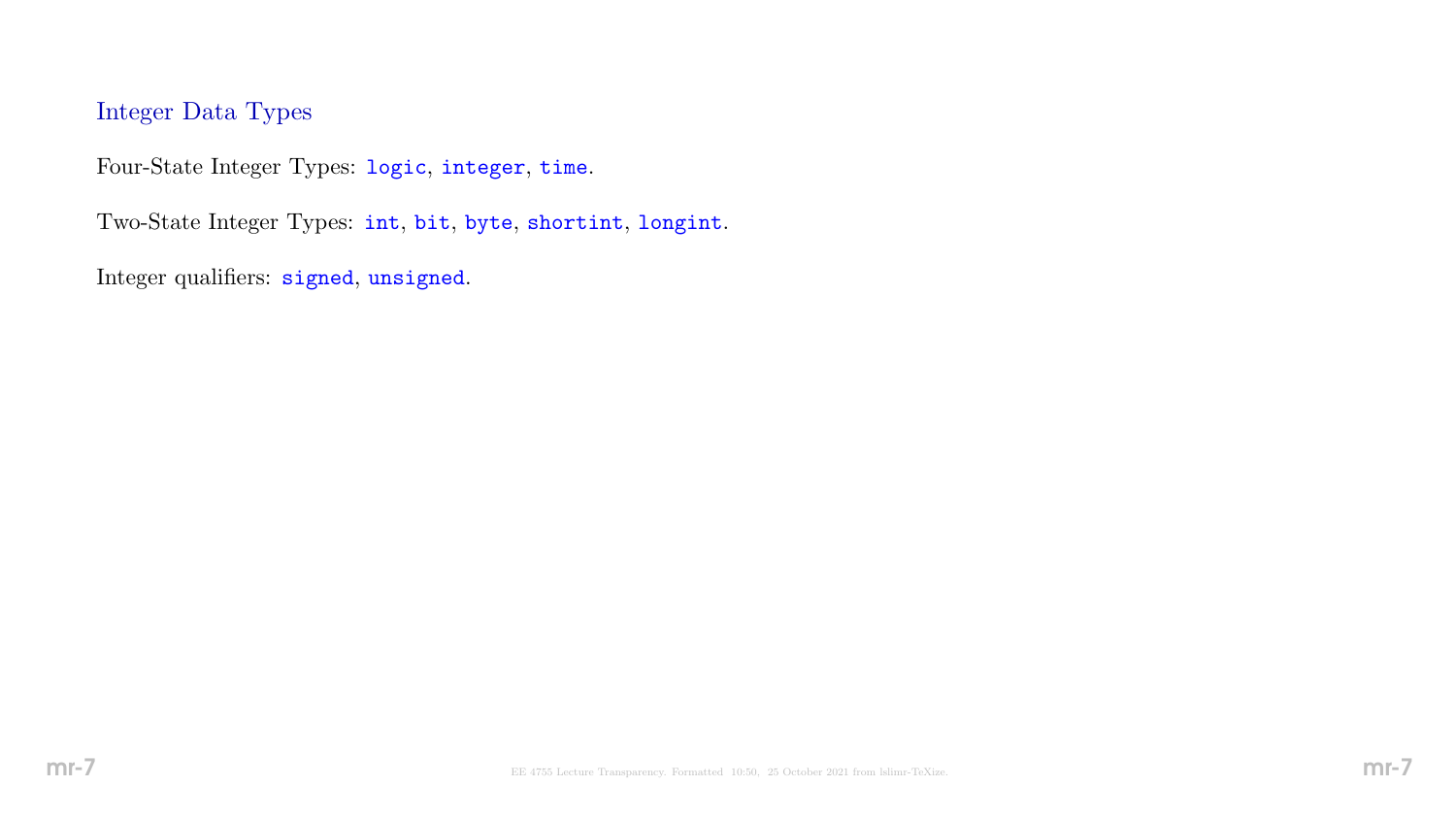# Real Data Types

Real Types: real, shortreal.

Type punning: \$realtobits, \$bitstoreal, etc..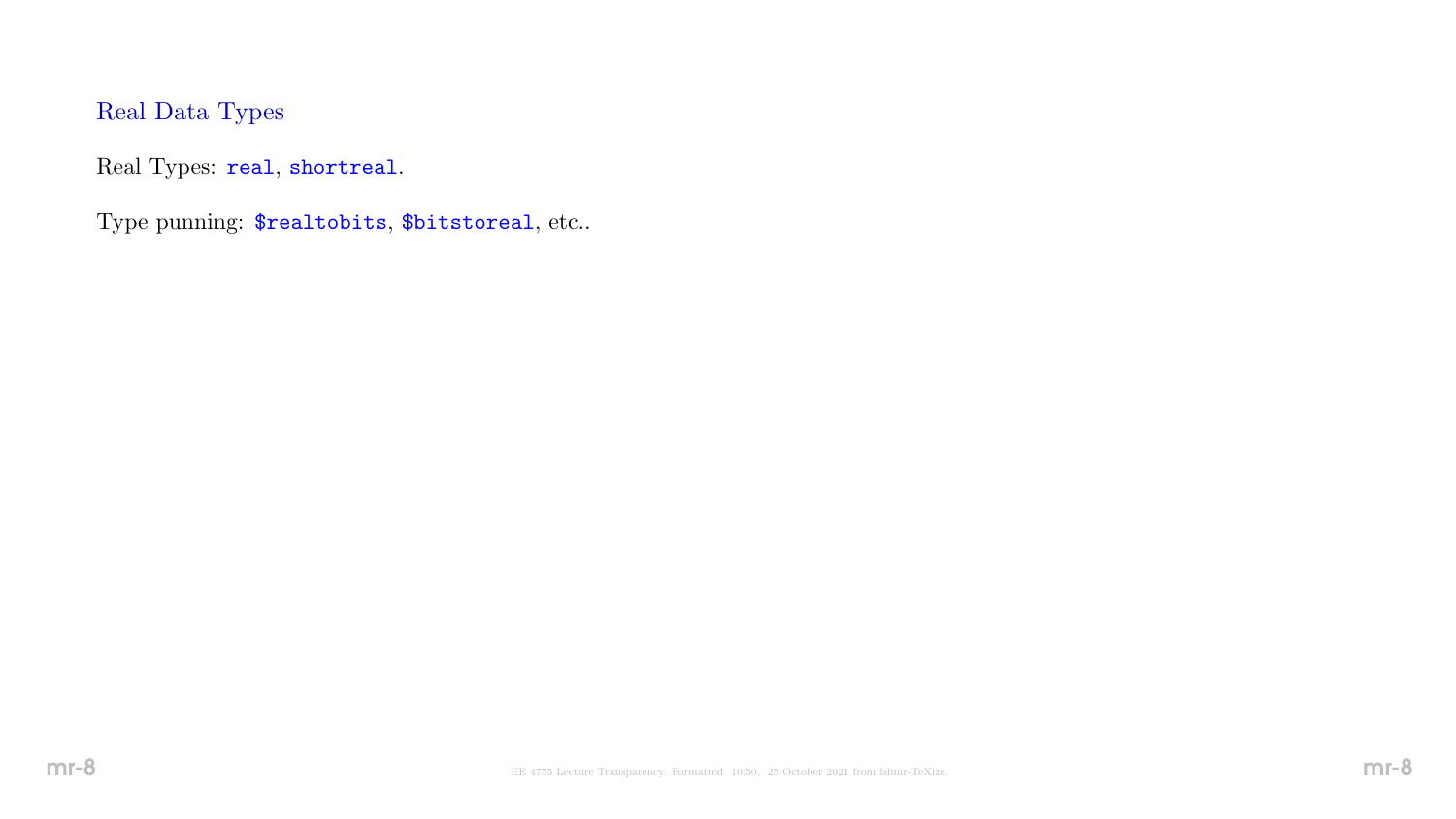#### Arrays

See <https://www.ece.lsu.edu/v/2021/l020-types.v.html>.

Packed v. Unpacked Arrays

|  | uwire [7:0] e_pluribus_unum; // Packed |             |
|--|----------------------------------------|-------------|
|  | uwire plain_array [7:0];               | // Unpacked |

Element and bit numbering:

uwire [7:0] color; // Bit 0 is LSB. uwire [0:7] colour; // Bit 0 is MSB.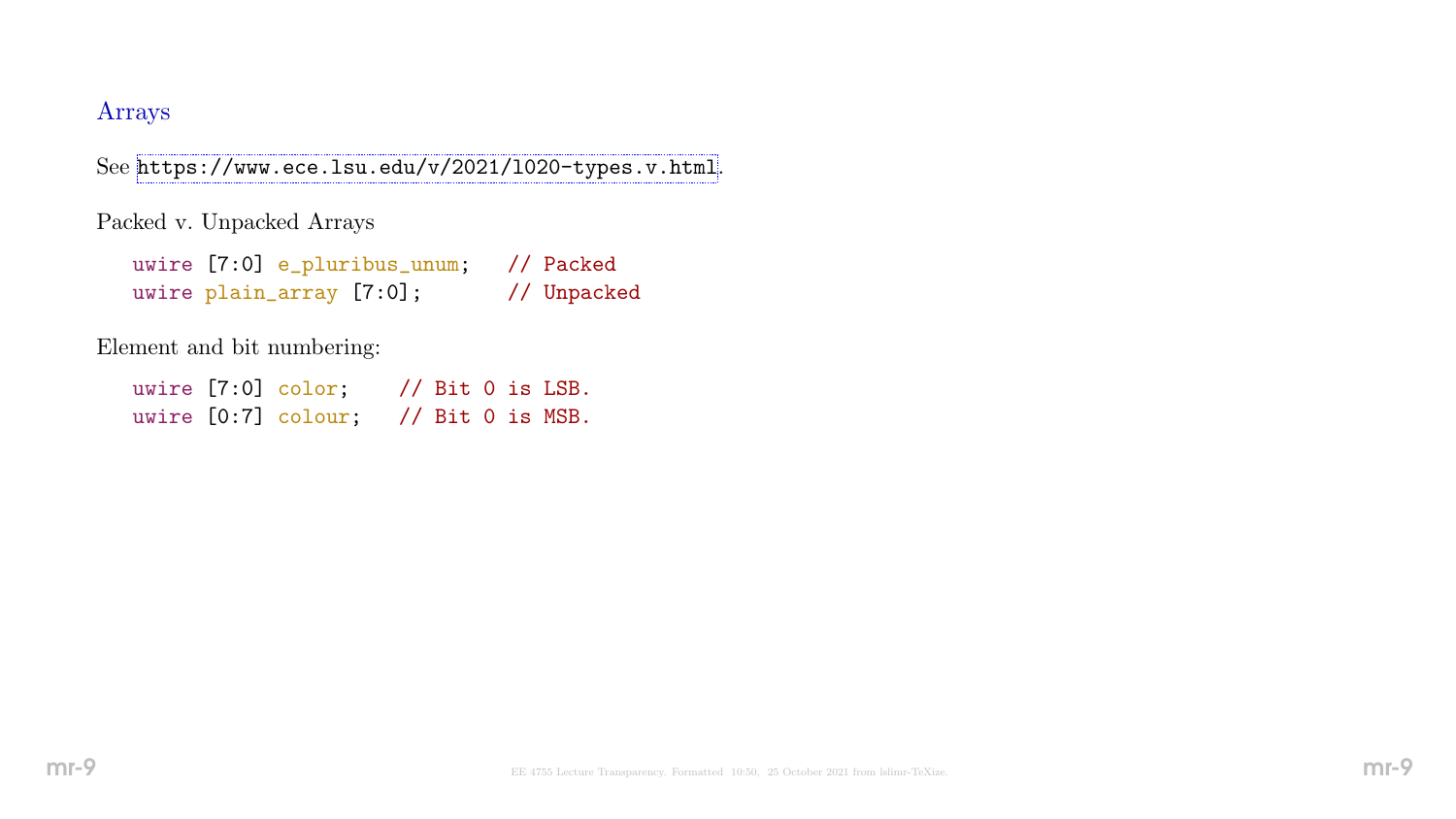Static, Dynamic, and Associative arrays.

Used in testbenches and other non-synthesizable code.

```
logic [7:0] array1[]; // Dynamically sized.
logic [7:0] array2[string]; // Associative. (string is a data type)
initial begin
   array1 = new [num_elts ];
  array1[5] = 123; // Hope that num_elts >= 6.
   array2[ "5" ] = 1;
  array2[ "five" ] = 2;
  array2[ "six" ] = 3;
```
end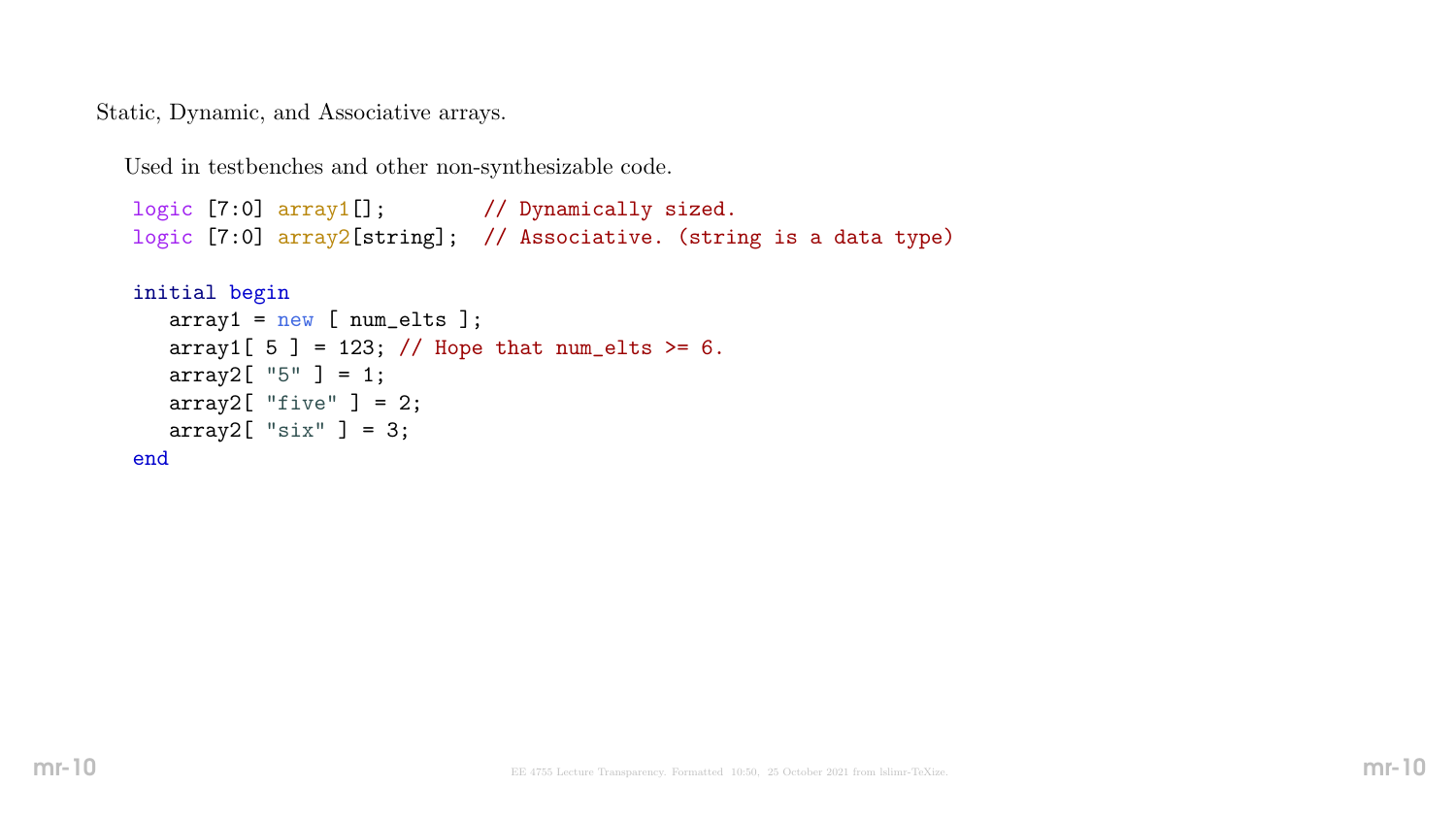# Modules

Port and parameter declaration.

Module and primitive instantiation.

Object declarations.

Continuous assign.

Procedural code.

Generate statements.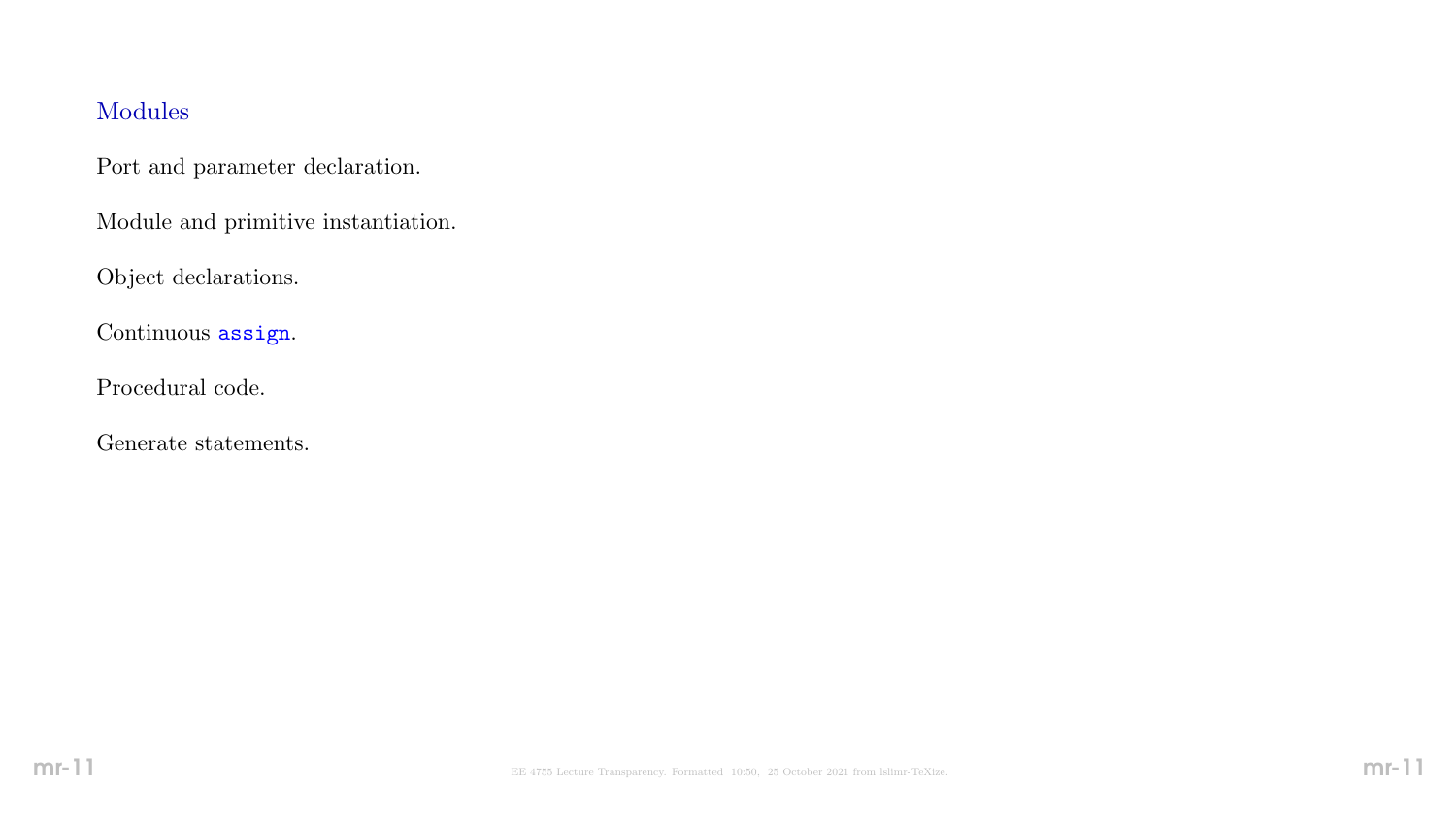### Procedural Code

Execution of initial, always, and always comb.

Delays (e.g., #5).

Event controls  $(e.g., \mathbb{Q}(\text{posedge } \text{clk})).$ 

Blocking v. non-blocking assignment.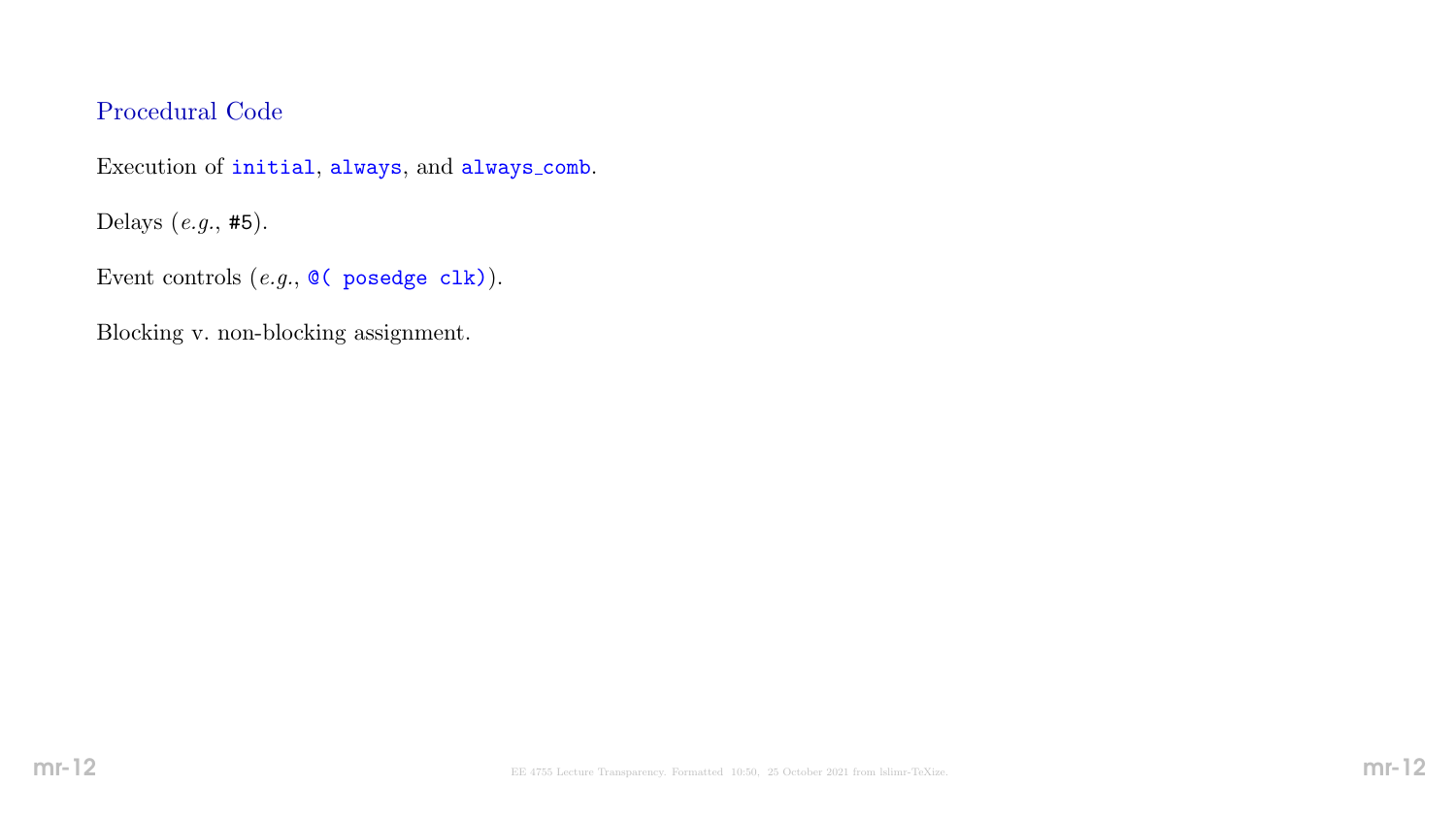#### Elaboration and Generate Statements

<https://www.ece.lsu.edu/v/2021/l025-gen-elab.v.html>

Please Pay Attention

Make sure you really understand the differences listed below, especially for generate statements.

Elaboration-time constants.

Difference between a module parameter and a port.

Generate Statements

Difference between generate if and procedural if.

Difference between generate for and procedural for.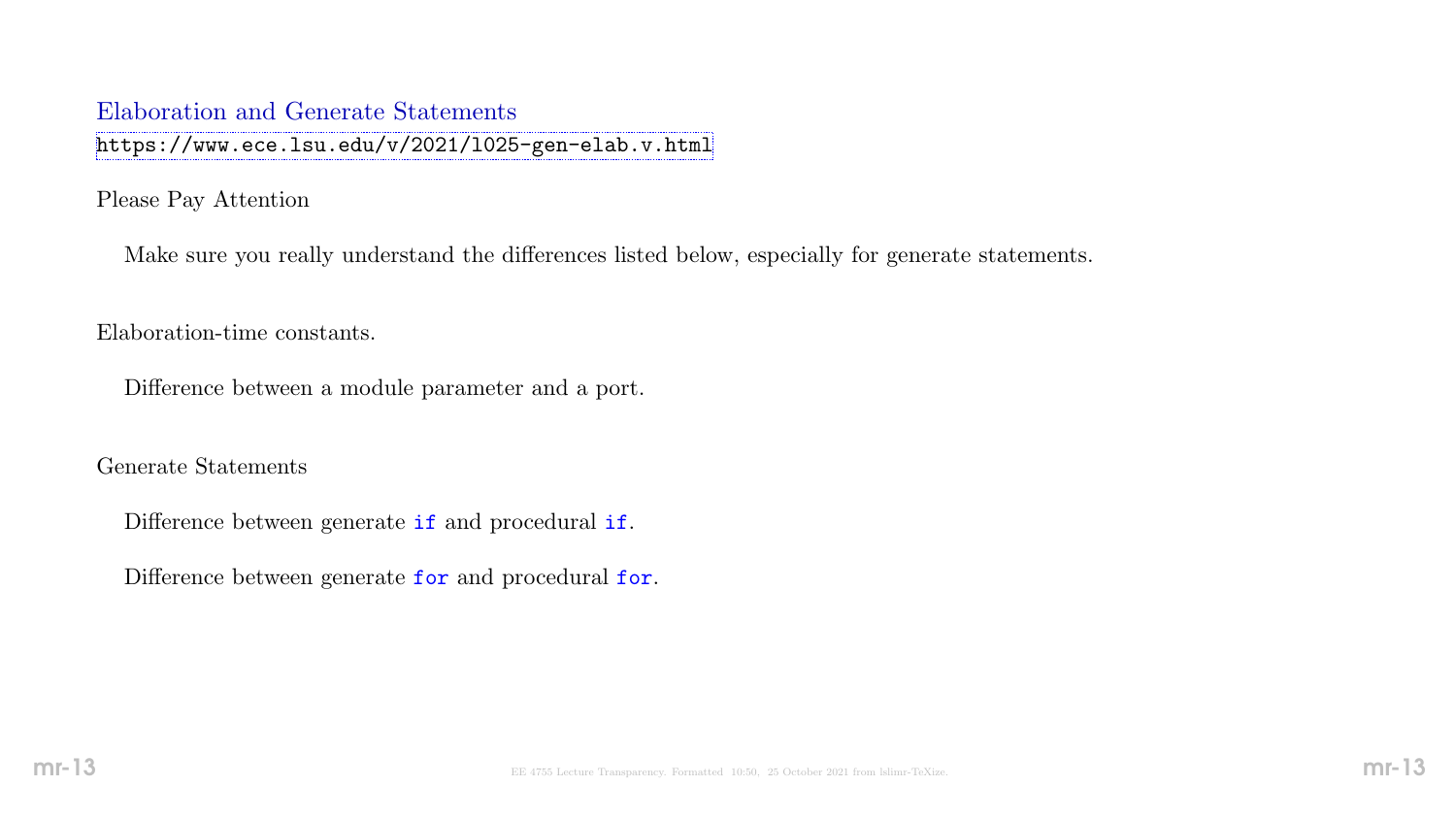# Emphases, Key Skills

### Verilog—Key Skills

Given a design in one form, write design in another:

Explicit Structural

Implicit Structural

Synthesizable Behavioral

Logic Diagram

Use generate statements to interconnect modules.

Use generate statements in recursive construction of trees.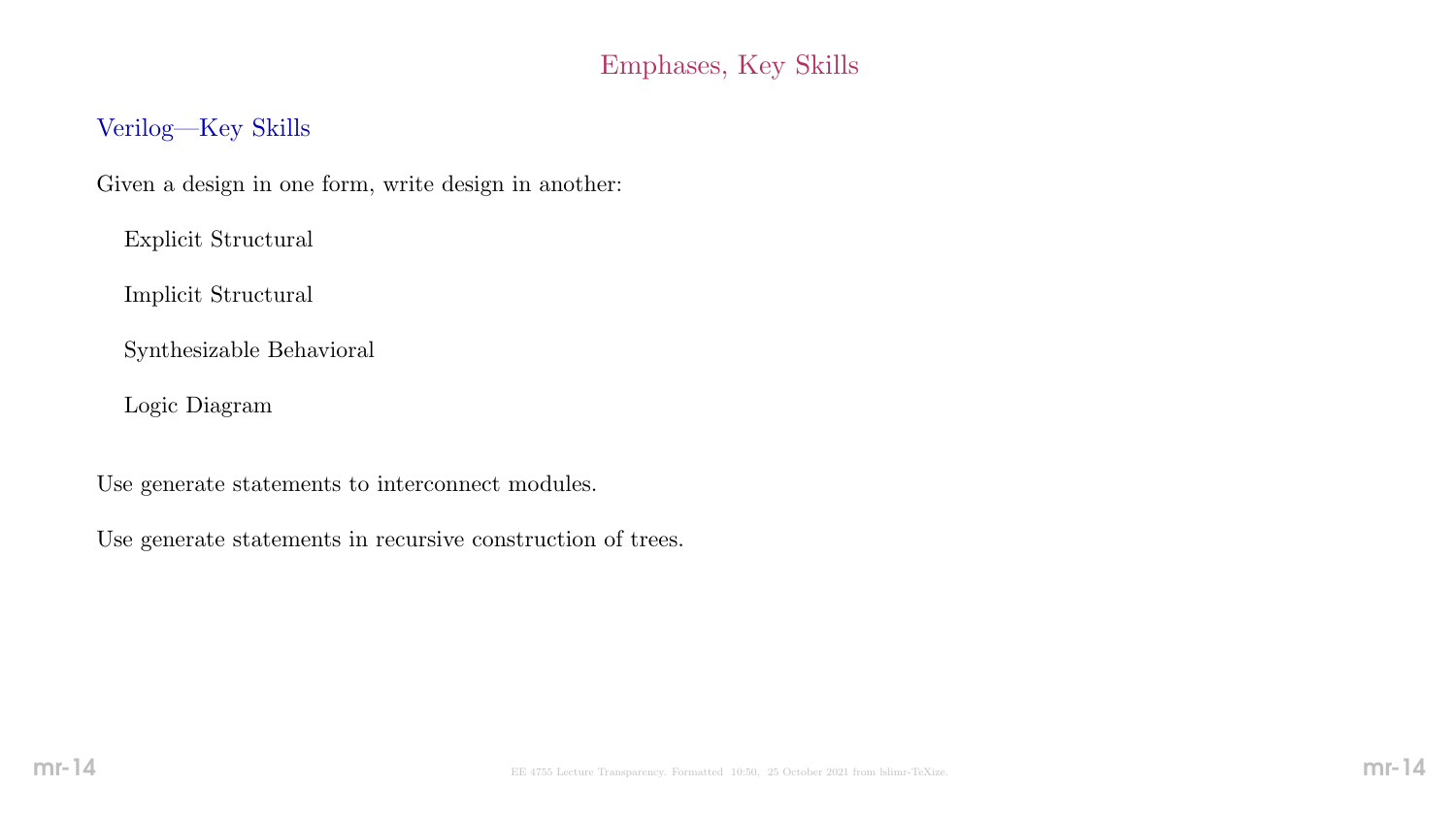### Synthesis Key Skills

Given Verilog code:

Show inferred hardware (before optimization).

Show expected optimizations.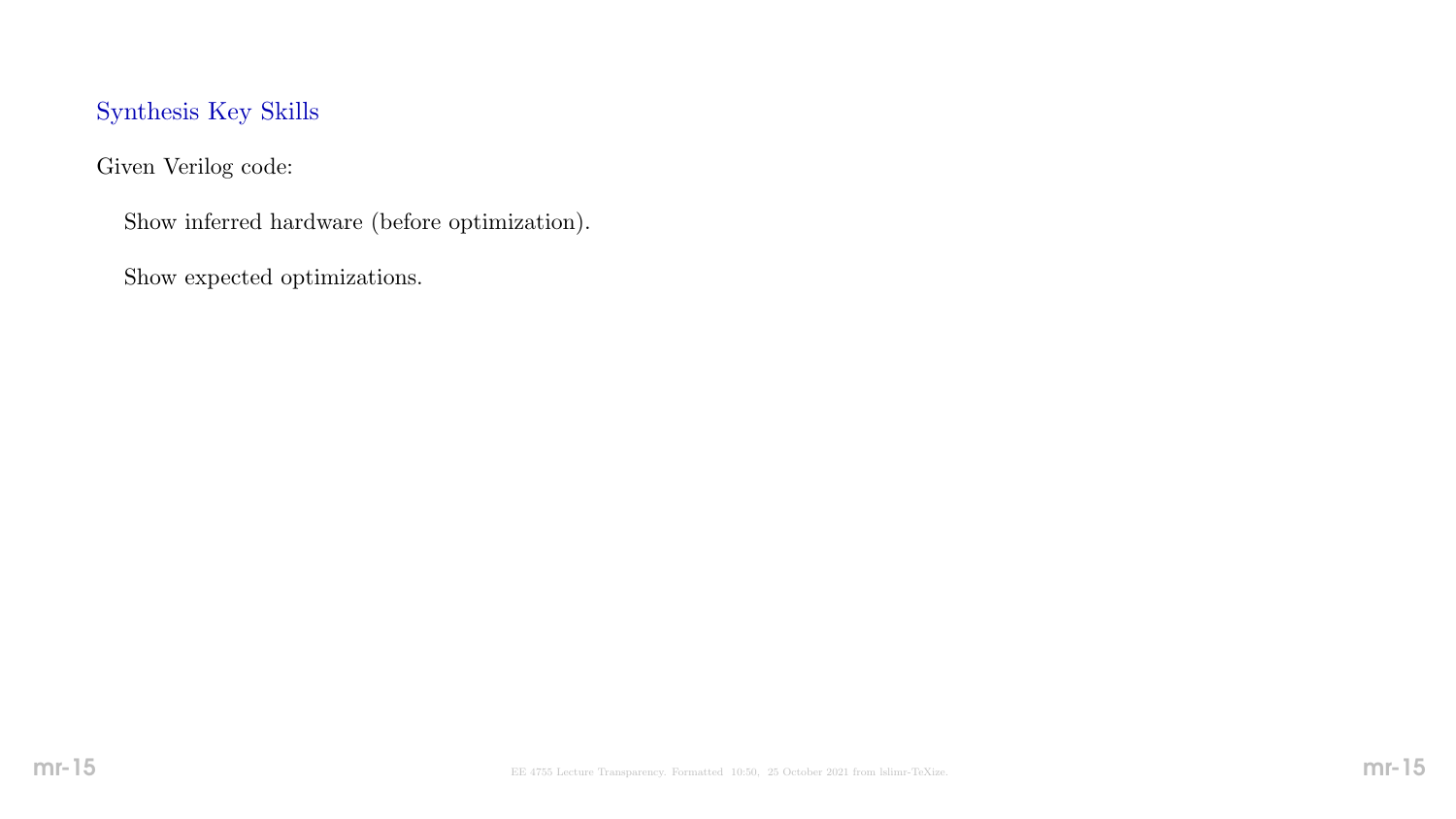# Logic Design Skills

Given a design, be able to:

Compute Cost

Compute Delay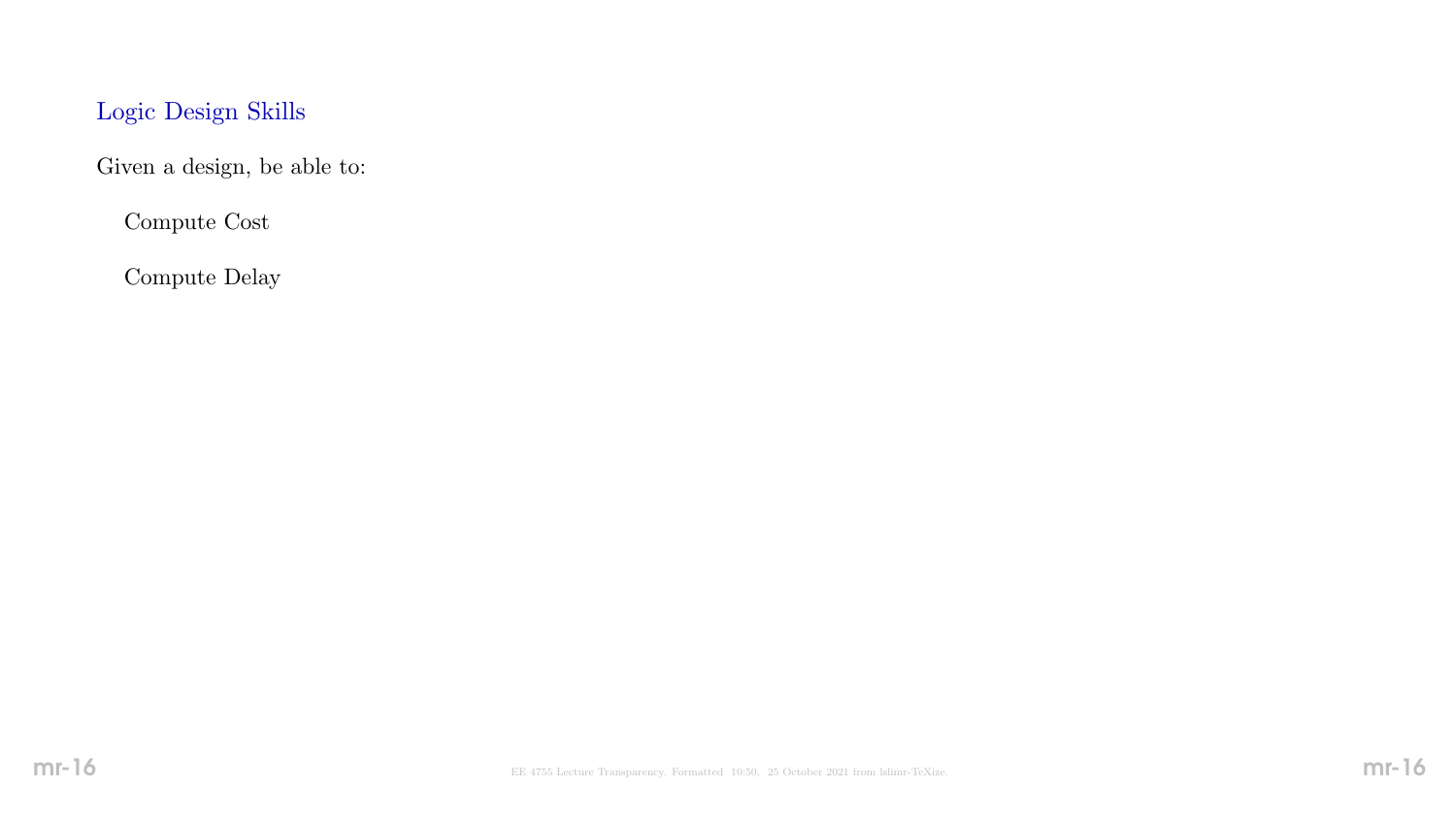# Synthesis Topics

### Synthesis Topics

Understand what is done during inference, optimization, technology mapping. <https://www.ece.lsu.edu/v/2021/l010-syn-general.v.html>.

Inference of combinational logic.

<https://www.ece.lsu.edu/v/2021/l015-syn-comb-str.v.html> <https://www.ece.lsu.edu/v/2021/l045-syn-comb-behav.v.html>

Optimization of combinational logic.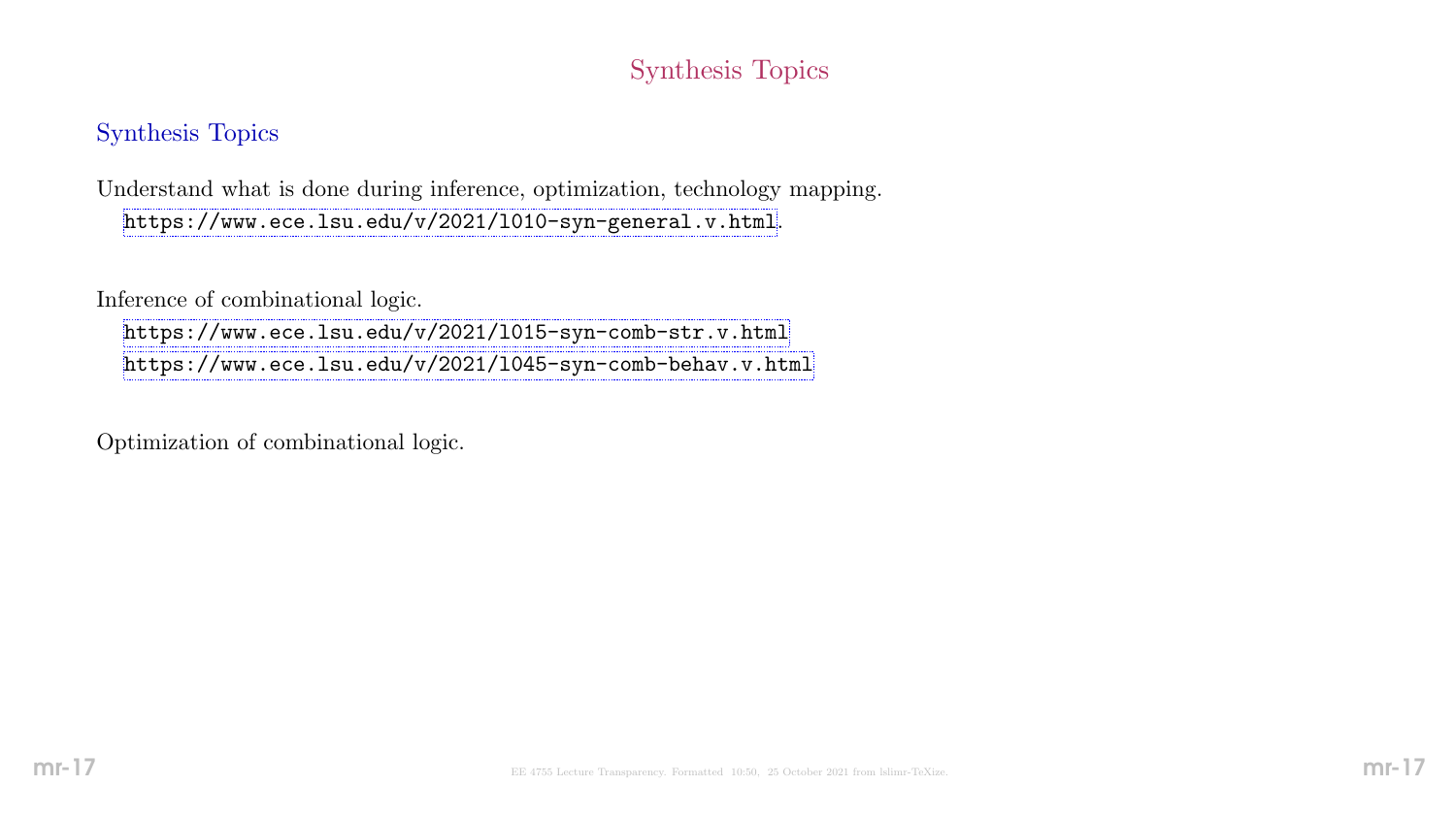# Digital Design Topics

### Digital Design Topics

Common Components

Multiplexor

Binary Full Adder, Ripple Adder

Integer Equality and Magnitude Comparison

Common Component Skills

Show how to implement using basic gates.

Know how to optimize for special cases (a constant input, etc.).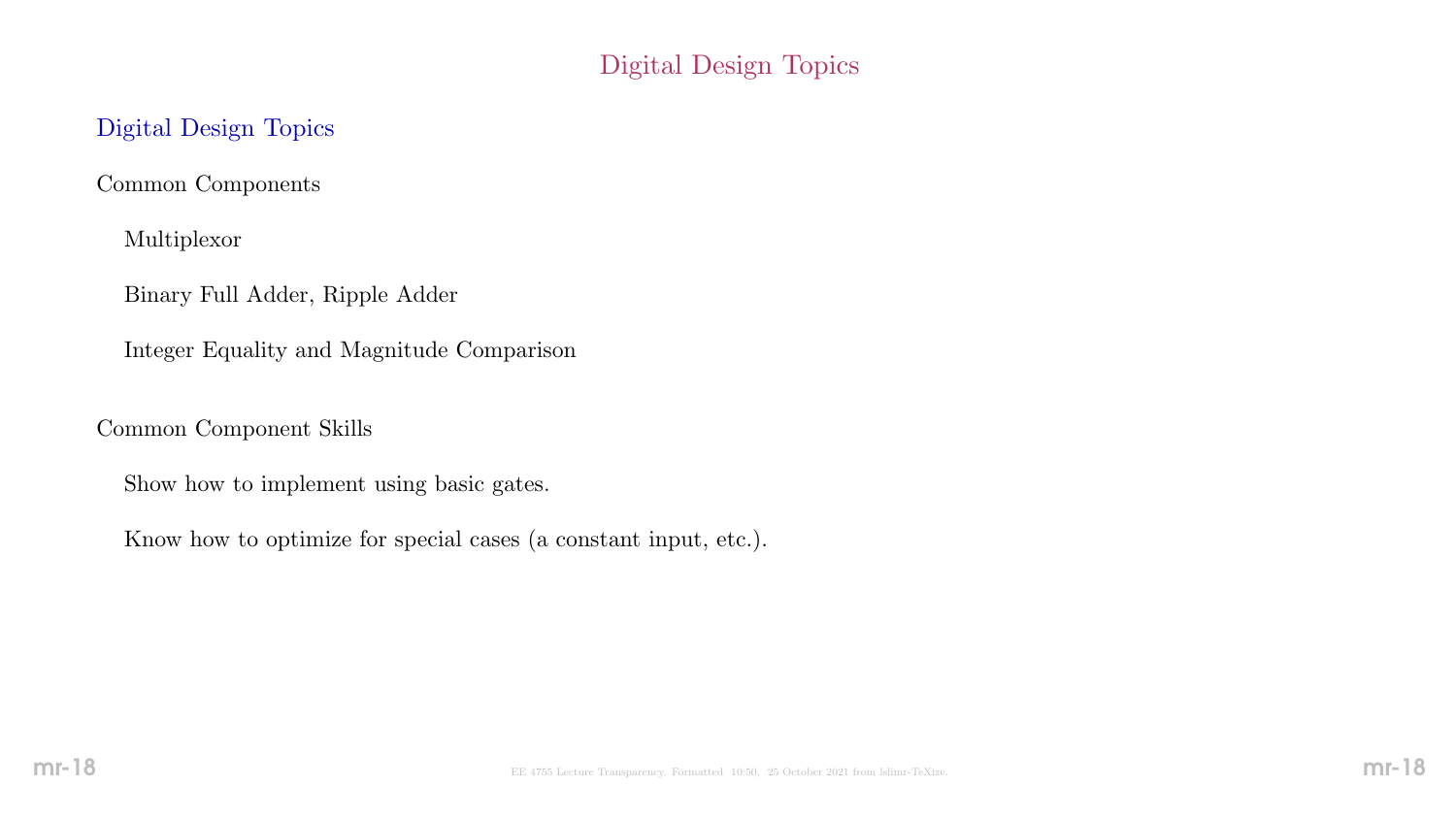Cost and Delay Estimation

### Simple Cost Model

Cost of n-input AND and OR gates are  $[n-1]$ u<sub>c</sub>.

Inverters (NOT gates) are free!

Application to linear and tree structures.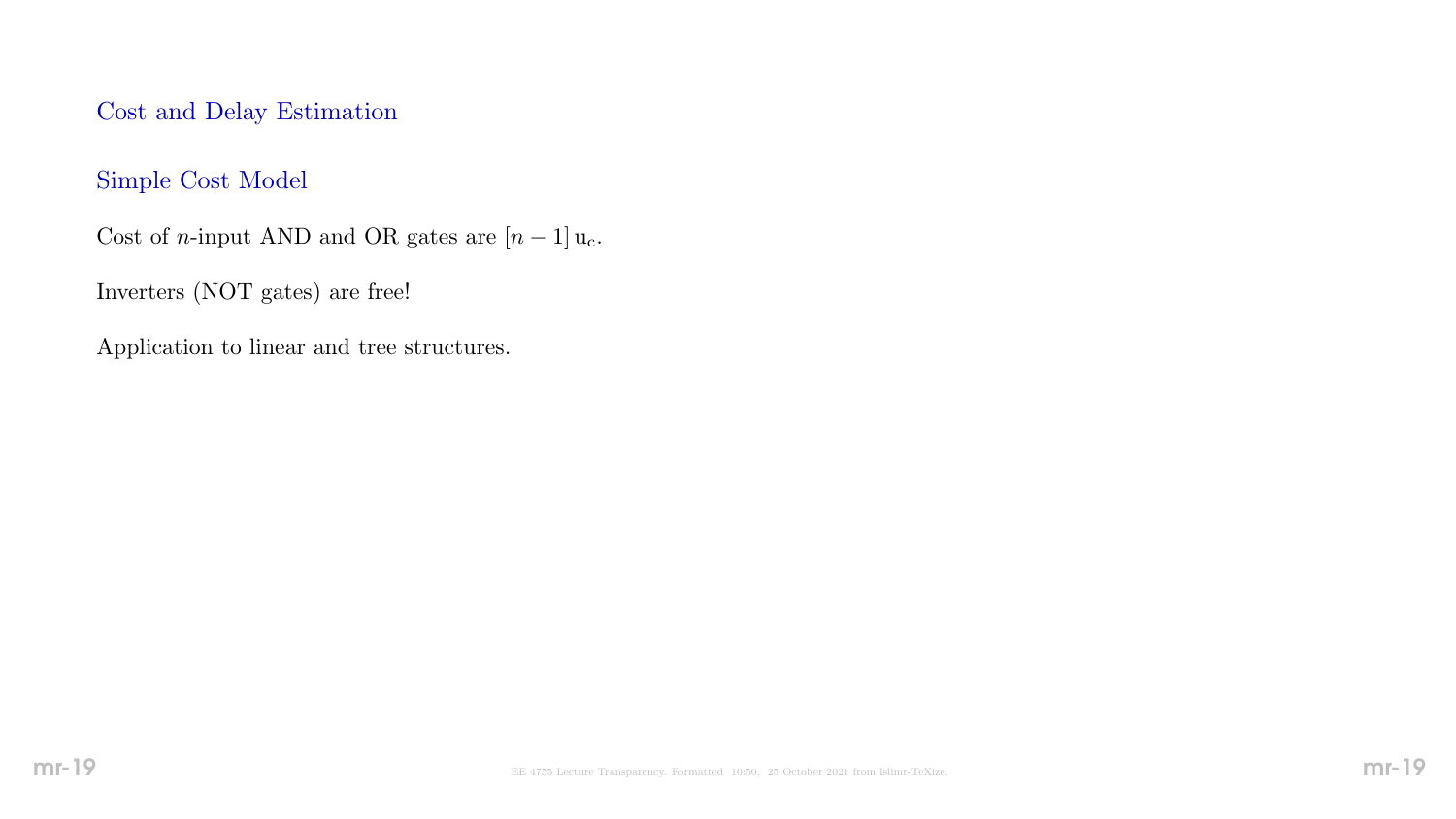### Simple Delay Model

Important: Delay is based on critical path.

Delays

Delay of *n*-input AND and OR gates are  $\lceil \lg n \rceil u_t$ .

Inverters (NOT gates) have zero delay!